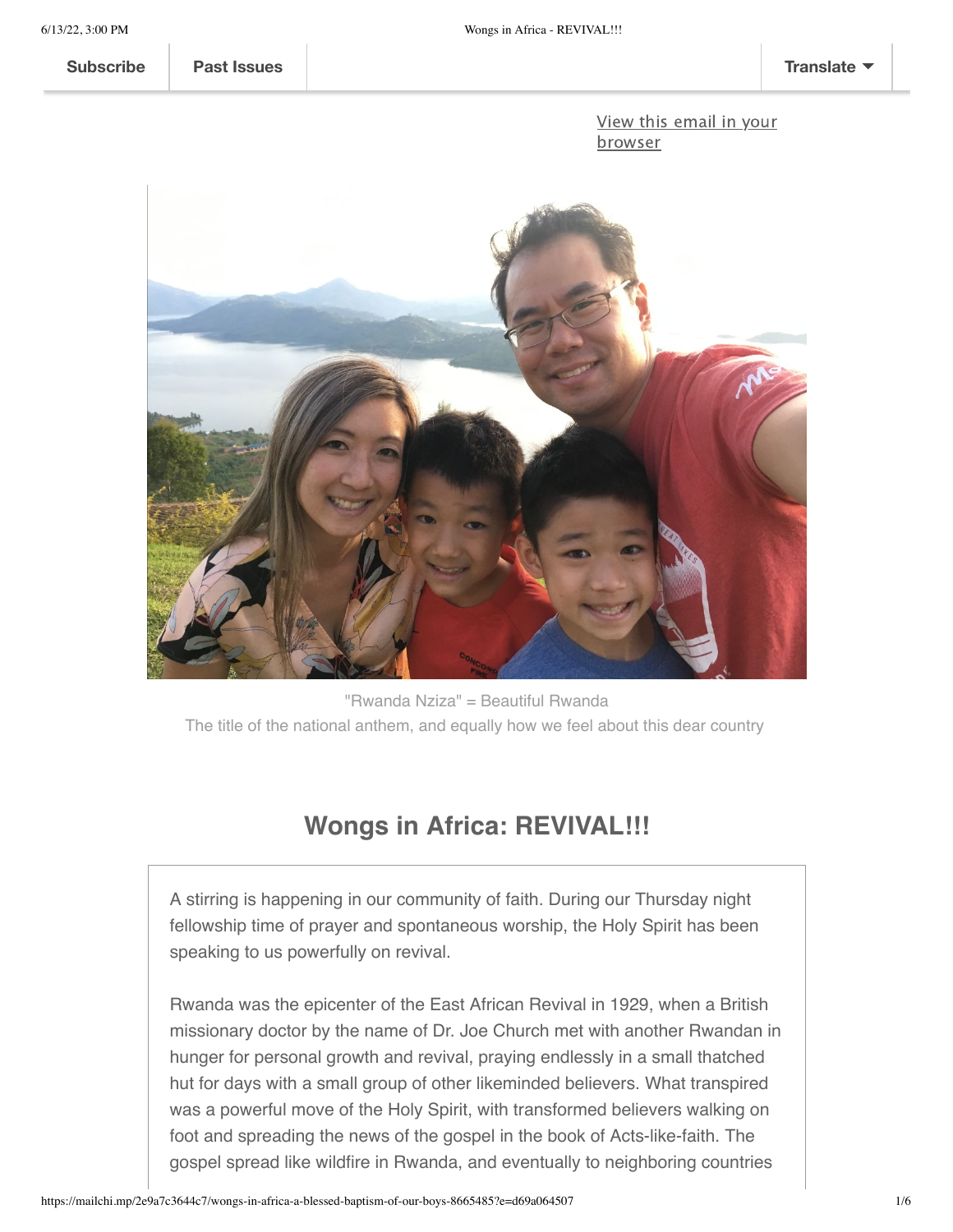With Rwanda hosting the Commonwealth Heads of Government Meeting in a week, all public and international eyes are on the country. As I type this, the Rwandan government is pouring into road construction, buildings, and months of a nationwide facelift to impress the world. This small country which has come from so far since 1994 can be a shining light of Jesus to the continent. However, *because this country has come so far,* pride and self-reliance is rampant, grieving the Holy Spirit from working. **Please pray for our country for a Deep Revival to happen again**, where nearly 100 years later the Spirit can flow powerfully once again with radical transformation to this new generation of Africans, and ultimately spread to the ends of the earth.

[Uganda and Keny](https://us8.campaign-archive.com/home/?u=42a4454f814b703823115ee22&id=1c46cb9c18)a. The East African Revival has been quoted as one of the East African Revival has been quoted as one of the East African Revival has been quoted as one of the East African Revival has been quoted as one of longest lasting revivals in church history. A small synopsis can be found [here](https://www.christianitytoday.com/history/issues/issue-9/new-dawn-in-east-africa-east-african-revival.html).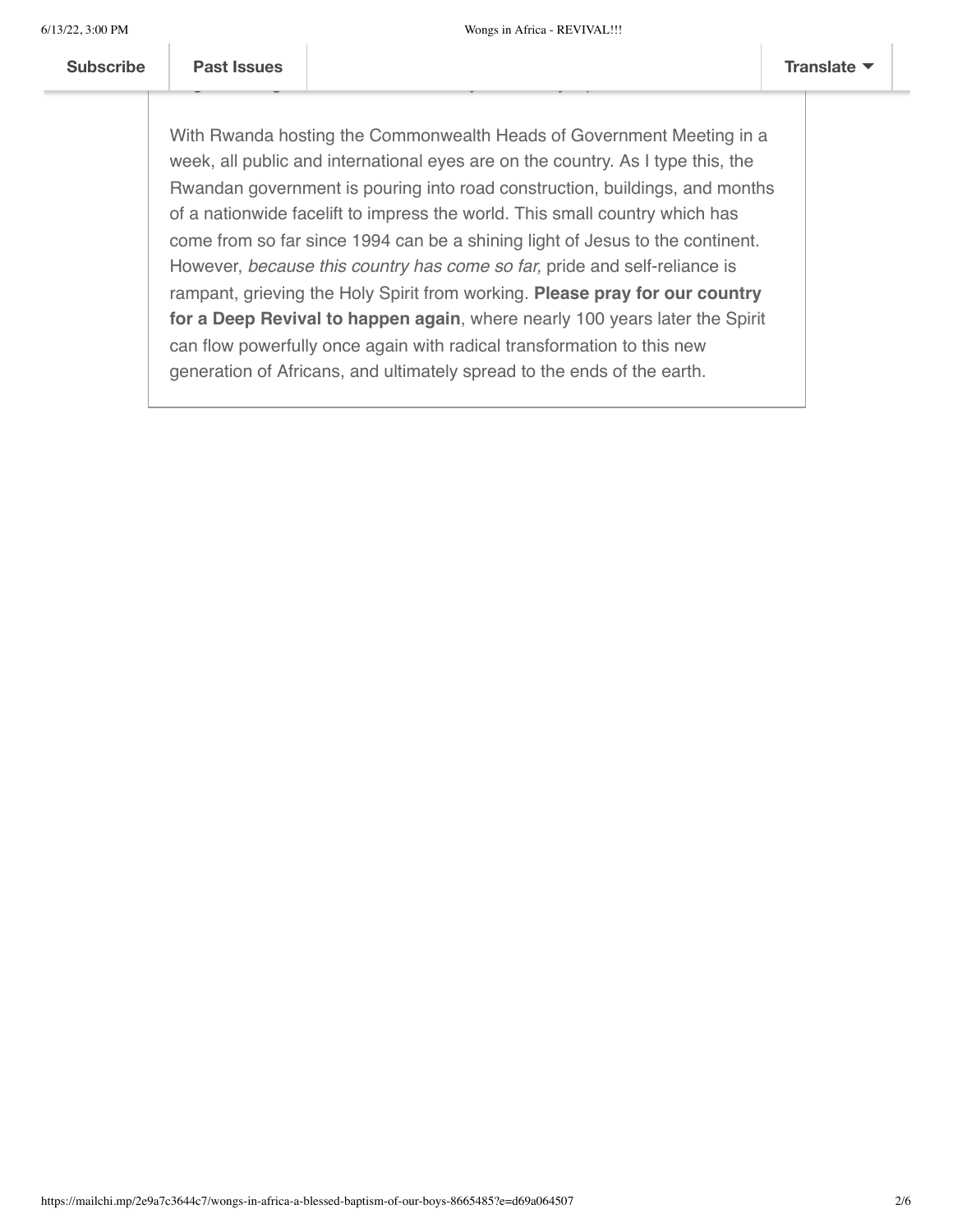**[Subscribe](http://eepurl.com/gN0UV9) Past [Issues](https://drive.google.com/file/d/1WJjqoditUWbbFjm9DypB8xZIqg2PCsfn/view?usp=sharing) [Translate](javascript:;)**



Africa New Life Ministries has been sponsoring this Afghan refugee family since late 2021. I have had the honor and privilege to have treated almost every family member in my dental chair. This has opened up a sweet friendship which we are praying will ultimately lead to open doors to talk about faith and a Savior! Time is precious, as they are waiting for ultimate relocation to America. Please join us in prayer for this beautiful family.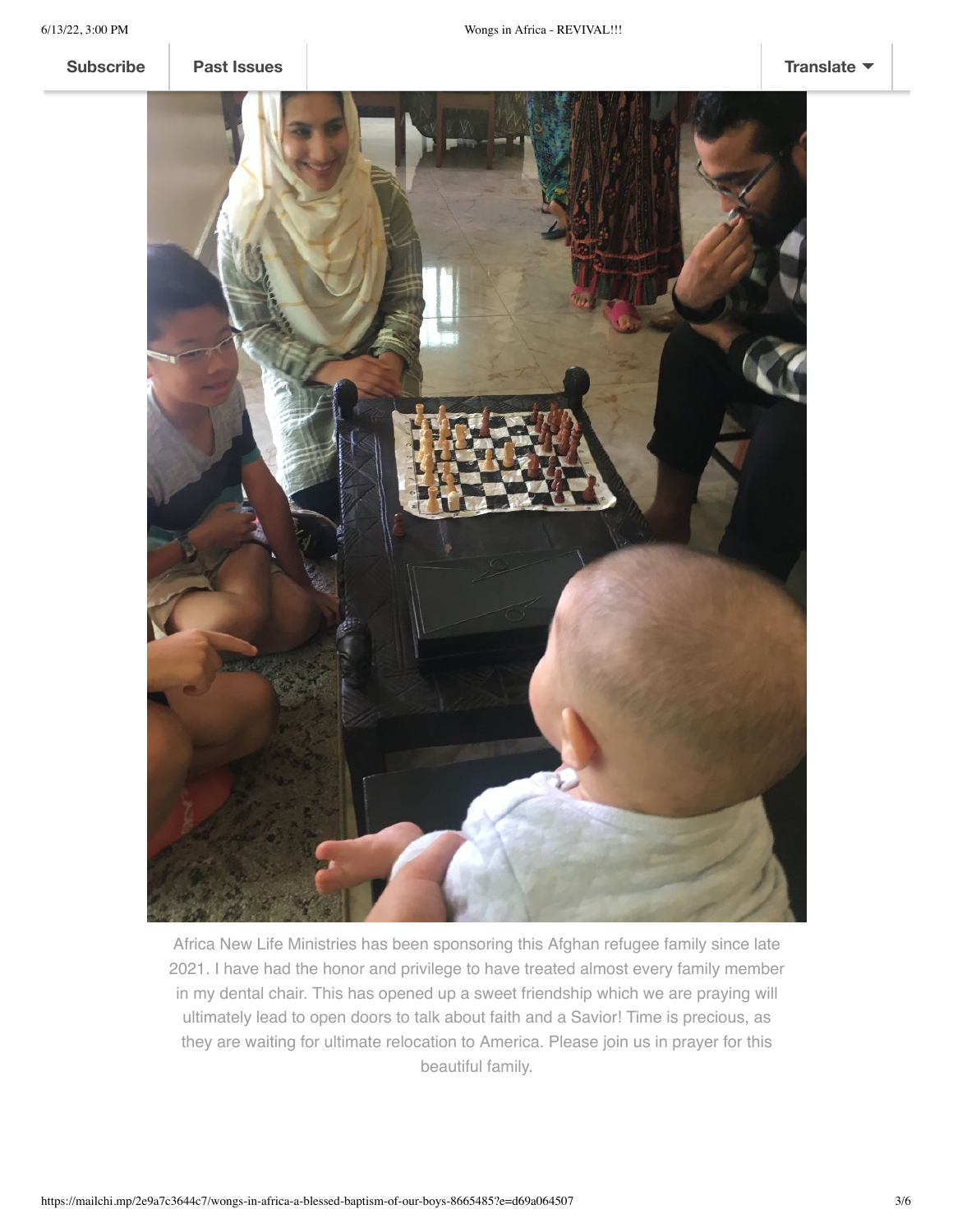

This is Mohammed. His mother was 7 months pregnant while running and escaping from the Taliban for 4 days. He was born in Rwanda, and his official name is Mohammed Kigali. Jesse really gets his baby fix with this sack of cuddles.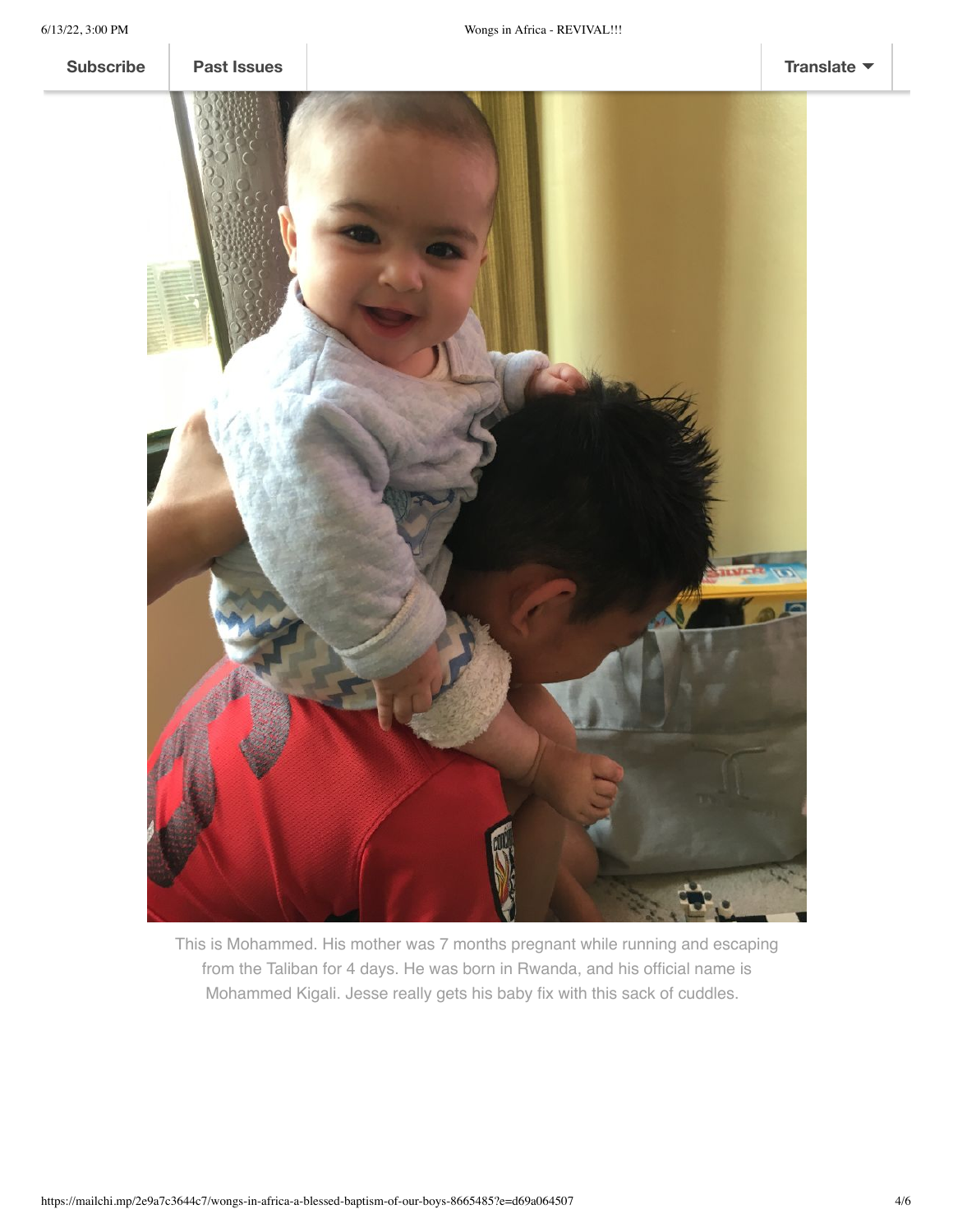**[Subscribe](http://eepurl.com/gN0UV9) Past [Issues](https://us8.campaign-archive.com/home/?u=42a4454f814b703823115ee22&id=1c46cb9c18) [Translate](javascript:;)**



Friends and coworkers are either getting married or having babies. We celebrated the name giving ceremony of Megan, the daughter of my assistant Emerence.

## **Prayer requests**

1. Pray for Revival in Rwanda, and that He would use our community of faith as a catalyst.

2. Our team keeps growing and changing. We now have 10 staff, of which 5 are dentists/therapist and the rest support staff. We have our first team retreat July 11th. Pray for continual bonding, faith and kingdom building!

Thank you for your love, support and prayers.

 Love, The Wongs

If you wish to give towards the work in Rwanda, click the link below.



<https://cten.org/jessewong>

Both Canadians and Americans can give and receive a donations tax receipt. Our